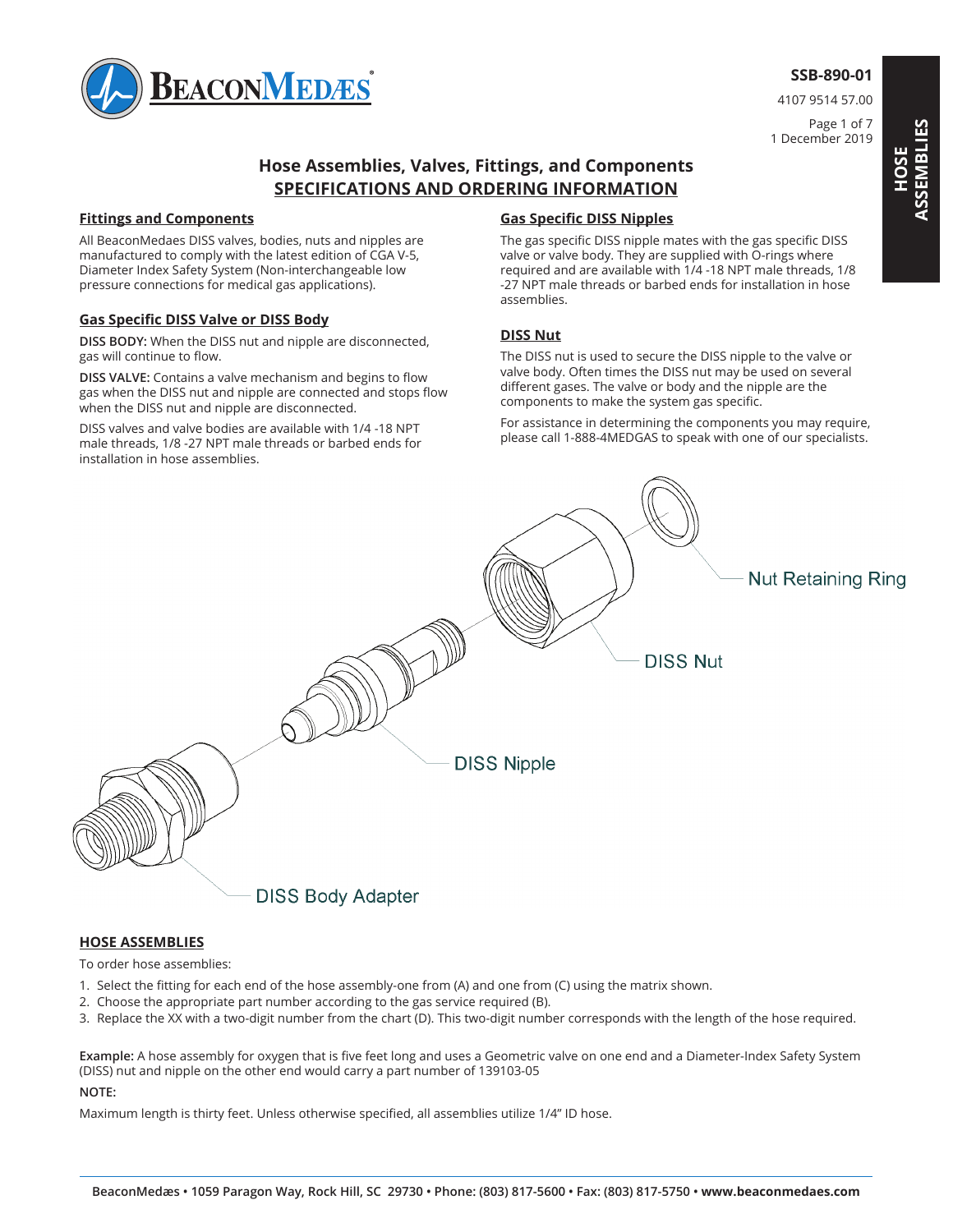

4107 9514 57.00

Page 2 of 7 1 December 2019

### **Hose Assemblies**

| DISS Nut and Nipple<br>Geometric Adaptor<br>Latch Key Adaptor<br>Pin Index Adaptor<br>⊪<br>ბ<br>≫<br>B<br>A<br>139180-XX<br>$\mathsf{O}_2$<br>Schrader Quick-Connect<br>139181-XX<br>$N_2O$<br><b>AIR</b><br>139182-XX<br>139184-XX<br>$N_{\gamma}$<br>139185-XX<br>Instrument Air<br>O.<br>132106-XX<br>132026-XX<br>132500-XX<br>N, O<br>132107-XX<br>132027-XX<br>132501-XX<br>AIR<br>132110-XX<br>132028-XX<br>132502-XX<br>DISS Nut and Nipple<br>VAC 5/16"<br>132111-XX<br>132029-XX<br>132503-XX<br>132112-XX<br>N.<br>Instrument Air<br>132117-XX<br>132118-XX<br>CO.<br>WAGD<br>132364-XX<br>132401-XX<br>132504-XX<br>139103-XX<br>О.<br>139012-XX<br>Geometric Valve<br>N, O<br>139105-XX<br>139013-XX<br>AIR<br>139109-XX<br>139014-XX<br>VAC 5/16"<br>139500-XX<br>139501-XX<br>WAGD<br>139366-XX<br>139340-XX<br>139380-XX<br>139391-XX<br>О,<br>Pin Index Valve<br>139381-XX<br>139392-XX<br>$N_2O$<br>AIR<br>139382-XX<br>139393-XX |  |
|-----------------------------------------------------------------------------------------------------------------------------------------------------------------------------------------------------------------------------------------------------------------------------------------------------------------------------------------------------------------------------------------------------------------------------------------------------------------------------------------------------------------------------------------------------------------------------------------------------------------------------------------------------------------------------------------------------------------------------------------------------------------------------------------------------------------------------------------------------------------------------------------------------------------------------------------------------|--|
|                                                                                                                                                                                                                                                                                                                                                                                                                                                                                                                                                                                                                                                                                                                                                                                                                                                                                                                                                     |  |
|                                                                                                                                                                                                                                                                                                                                                                                                                                                                                                                                                                                                                                                                                                                                                                                                                                                                                                                                                     |  |
|                                                                                                                                                                                                                                                                                                                                                                                                                                                                                                                                                                                                                                                                                                                                                                                                                                                                                                                                                     |  |
|                                                                                                                                                                                                                                                                                                                                                                                                                                                                                                                                                                                                                                                                                                                                                                                                                                                                                                                                                     |  |
|                                                                                                                                                                                                                                                                                                                                                                                                                                                                                                                                                                                                                                                                                                                                                                                                                                                                                                                                                     |  |
|                                                                                                                                                                                                                                                                                                                                                                                                                                                                                                                                                                                                                                                                                                                                                                                                                                                                                                                                                     |  |
|                                                                                                                                                                                                                                                                                                                                                                                                                                                                                                                                                                                                                                                                                                                                                                                                                                                                                                                                                     |  |
|                                                                                                                                                                                                                                                                                                                                                                                                                                                                                                                                                                                                                                                                                                                                                                                                                                                                                                                                                     |  |
|                                                                                                                                                                                                                                                                                                                                                                                                                                                                                                                                                                                                                                                                                                                                                                                                                                                                                                                                                     |  |
|                                                                                                                                                                                                                                                                                                                                                                                                                                                                                                                                                                                                                                                                                                                                                                                                                                                                                                                                                     |  |
|                                                                                                                                                                                                                                                                                                                                                                                                                                                                                                                                                                                                                                                                                                                                                                                                                                                                                                                                                     |  |
|                                                                                                                                                                                                                                                                                                                                                                                                                                                                                                                                                                                                                                                                                                                                                                                                                                                                                                                                                     |  |
|                                                                                                                                                                                                                                                                                                                                                                                                                                                                                                                                                                                                                                                                                                                                                                                                                                                                                                                                                     |  |
|                                                                                                                                                                                                                                                                                                                                                                                                                                                                                                                                                                                                                                                                                                                                                                                                                                                                                                                                                     |  |
|                                                                                                                                                                                                                                                                                                                                                                                                                                                                                                                                                                                                                                                                                                                                                                                                                                                                                                                                                     |  |
|                                                                                                                                                                                                                                                                                                                                                                                                                                                                                                                                                                                                                                                                                                                                                                                                                                                                                                                                                     |  |
|                                                                                                                                                                                                                                                                                                                                                                                                                                                                                                                                                                                                                                                                                                                                                                                                                                                                                                                                                     |  |
|                                                                                                                                                                                                                                                                                                                                                                                                                                                                                                                                                                                                                                                                                                                                                                                                                                                                                                                                                     |  |
|                                                                                                                                                                                                                                                                                                                                                                                                                                                                                                                                                                                                                                                                                                                                                                                                                                                                                                                                                     |  |
|                                                                                                                                                                                                                                                                                                                                                                                                                                                                                                                                                                                                                                                                                                                                                                                                                                                                                                                                                     |  |
|                                                                                                                                                                                                                                                                                                                                                                                                                                                                                                                                                                                                                                                                                                                                                                                                                                                                                                                                                     |  |
|                                                                                                                                                                                                                                                                                                                                                                                                                                                                                                                                                                                                                                                                                                                                                                                                                                                                                                                                                     |  |
|                                                                                                                                                                                                                                                                                                                                                                                                                                                                                                                                                                                                                                                                                                                                                                                                                                                                                                                                                     |  |
|                                                                                                                                                                                                                                                                                                                                                                                                                                                                                                                                                                                                                                                                                                                                                                                                                                                                                                                                                     |  |
| VAC 5/16"<br>139502-XX<br>139503-XX                                                                                                                                                                                                                                                                                                                                                                                                                                                                                                                                                                                                                                                                                                                                                                                                                                                                                                                 |  |
| WAGD<br>139384-XX<br>139395-XX                                                                                                                                                                                                                                                                                                                                                                                                                                                                                                                                                                                                                                                                                                                                                                                                                                                                                                                      |  |
| Latch Key Valve<br>$\mathsf{O}$<br>139370-XX<br>139396-XX                                                                                                                                                                                                                                                                                                                                                                                                                                                                                                                                                                                                                                                                                                                                                                                                                                                                                           |  |
| 139371-XX<br>139397-XX<br>N, O                                                                                                                                                                                                                                                                                                                                                                                                                                                                                                                                                                                                                                                                                                                                                                                                                                                                                                                      |  |
| AIR<br>139372-XX<br>139398-XX                                                                                                                                                                                                                                                                                                                                                                                                                                                                                                                                                                                                                                                                                                                                                                                                                                                                                                                       |  |
| VAC 5/16"<br>139504-XX<br>139505-XX                                                                                                                                                                                                                                                                                                                                                                                                                                                                                                                                                                                                                                                                                                                                                                                                                                                                                                                 |  |
| WAGD<br>139374-XX<br>139400-XX                                                                                                                                                                                                                                                                                                                                                                                                                                                                                                                                                                                                                                                                                                                                                                                                                                                                                                                      |  |
| $O_{\gamma}$<br>139140-XX<br>139016-XX<br>139440-XX                                                                                                                                                                                                                                                                                                                                                                                                                                                                                                                                                                                                                                                                                                                                                                                                                                                                                                 |  |
| N, O<br>139141-XX<br>139017-XX<br>139441-XX                                                                                                                                                                                                                                                                                                                                                                                                                                                                                                                                                                                                                                                                                                                                                                                                                                                                                                         |  |
| <b>AIR</b><br>139142-XX<br>139018-XX<br>139442-XX<br><b>DISS Male Valve</b>                                                                                                                                                                                                                                                                                                                                                                                                                                                                                                                                                                                                                                                                                                                                                                                                                                                                         |  |
| VAC 5/16"<br>139506-XX<br>139507-XX<br>139443-XX                                                                                                                                                                                                                                                                                                                                                                                                                                                                                                                                                                                                                                                                                                                                                                                                                                                                                                    |  |
| N.<br>139144-XX                                                                                                                                                                                                                                                                                                                                                                                                                                                                                                                                                                                                                                                                                                                                                                                                                                                                                                                                     |  |
| 139149-XX<br>139390-XX<br>139449-XX<br>WAGD                                                                                                                                                                                                                                                                                                                                                                                                                                                                                                                                                                                                                                                                                                                                                                                                                                                                                                         |  |
| CO.<br>139385-XX                                                                                                                                                                                                                                                                                                                                                                                                                                                                                                                                                                                                                                                                                                                                                                                                                                                                                                                                    |  |
| Instrument Air<br>139518-XX                                                                                                                                                                                                                                                                                                                                                                                                                                                                                                                                                                                                                                                                                                                                                                                                                                                                                                                         |  |

**D** Refer to the table below for overall length of hose assembly. Use the numbers in the XX column to denote hose length.

| <b>XX</b> | Hose Length <sup>1</sup> (ft) | XX | Hose Length <sup>1</sup> (ft) | XX | Hose Length <sup>2</sup> (in) | <b>NOTE</b>                                                                        |
|-----------|-------------------------------|----|-------------------------------|----|-------------------------------|------------------------------------------------------------------------------------|
| 01        |                               | 09 | 9                             | 31 | 32"                           | 1. XX numbers 01 through 30 represent hose                                         |
| 02        |                               | 10 | 10                            | 32 | 38"                           | length in feet. DOES NOT INCLUDE END<br><b>FITTINGS.</b>                           |
| 03        |                               | 11 | 11                            | 33 | 44"                           | 2. XX numbers 31 through 36 represent special                                      |
| 04        |                               | 12 | 12                            | 34 | 50"                           | application sizes (ceiling drop hoses) in inches.<br><b>INCLUDES END FITTINGS.</b> |
| 05        |                               | 15 | 15                            | 35 | 56"                           |                                                                                    |
| 06        |                               | 22 | 22                            | 36 | 68"                           |                                                                                    |
| 08        | 8                             | 30 | 30                            |    |                               |                                                                                    |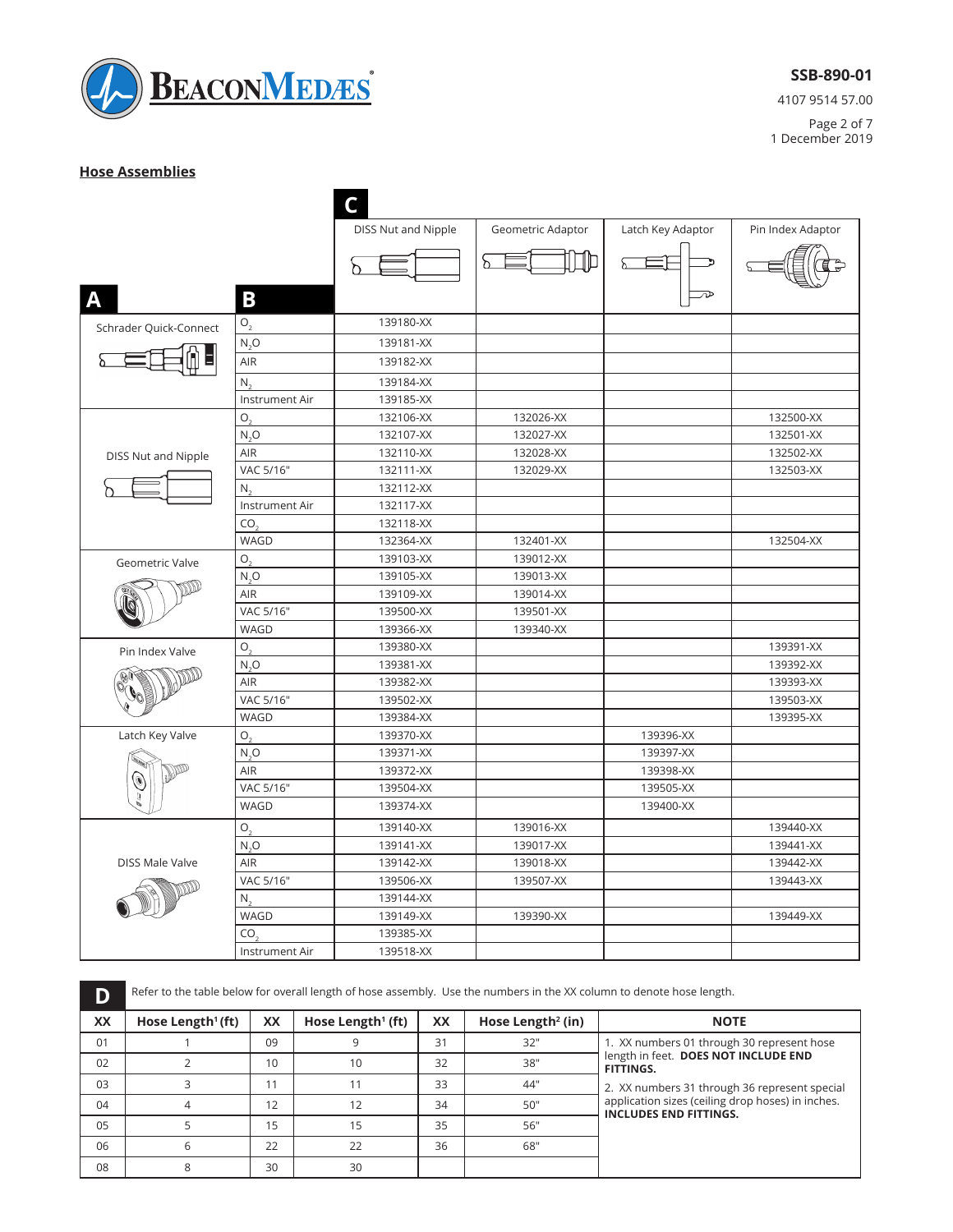

4107 9514 57.00 Page 3 of 7 1 December 2019

## **Valves**

The check valves below operate smoothly and are available with U.S. or international color coding. Gas-specific components are permanently indexed to prevent accidental incorrect assembly.

**NOTE:** Unless otherwise specified, hose barb check valves are for 1/4" ID hose.

|                                                | Geometric | <b>DISS Valve</b>           | Pin Index        | Latch Key        |  |
|------------------------------------------------|-----------|-----------------------------|------------------|------------------|--|
|                                                |           |                             |                  | Ò<br>ū           |  |
|                                                |           | <b>HOSE BARB CONNECTION</b> |                  |                  |  |
| Gas                                            | Geometric | <b>DISS</b>                 | <b>Pin Index</b> | <b>Latch Key</b> |  |
| Oxygen                                         | 121200-10 | 121201-10                   | 121202-10        | 121203-10        |  |
| Nitrous Oxide                                  | 121200-11 | 121201-11                   | 121202-11        | 121203-11        |  |
| Air                                            | 121200-12 | 121201-12                   | 121202-12        | 121203-12        |  |
| Vacuum 1/4" ID Hose                            | 121200-13 | 121201-13                   | 121202-13        | 121203-13        |  |
| Vacuum 5/16" ID Hose                           | 121200-53 | 121201-53                   | 121202-53        | 121203-53        |  |
| Nitrogen                                       |           | 121201-14                   |                  |                  |  |
| Instrument Air                                 |           | 121201-18                   |                  |                  |  |
| WAGD                                           | 121200-19 | 121201-19                   | 121202-19        | 121203-19        |  |
| Carbon Dioxide CO <sub>3</sub> -O <sub>3</sub> |           | 121201-20                   |                  |                  |  |
| <b>INTERNATIONAL COLOR CODING</b>              |           |                             |                  |                  |  |
| Oxygen                                         | 121200-15 | 121201-15                   | 121202-15        | 121203-15        |  |
| Air                                            | 121200-16 | 121201-16                   | 121202-16        | 121203-16        |  |
| Vacuum 1/4" ID Hose                            | 121200-17 | 121201-17                   | 121202-17        | 121203-17        |  |
| Vacuum 5/16" ID Hose                           | 121200-57 | 121201-57                   | 121202-57        | 121203-57        |  |

|                                                | Geometric | <b>DISS Valve</b>                 | Pin Index        | Latch Key        |  |  |  |
|------------------------------------------------|-----------|-----------------------------------|------------------|------------------|--|--|--|
|                                                |           |                                   |                  |                  |  |  |  |
|                                                |           | 1/4 - 18 NPT CONNECTION           |                  |                  |  |  |  |
| Gas                                            | Geometric | <b>DISS</b>                       | <b>Pin Index</b> | <b>Latch Key</b> |  |  |  |
| Oxygen                                         | 121210-10 | 121211-10                         | 121212-10        | 121213-10        |  |  |  |
| Nitrous Oxide                                  | 121210-11 | 121211-11                         | 121212-11        | 121213-11        |  |  |  |
| Air                                            | 121210-12 | 121211-12                         | 121212-12        | 121213-12        |  |  |  |
| Vacuum                                         | 121210-13 | 121211-13                         | 121212-13        | 121213-13        |  |  |  |
| Nitrogen                                       |           | 121211-14                         |                  |                  |  |  |  |
| Instrument Air                                 |           | 121211-18                         |                  |                  |  |  |  |
| WAGD                                           | 121210-19 | 121211-19                         | 121212-19        | 121213-19        |  |  |  |
| Carbon Dioxide CO <sub>2</sub> -O <sub>2</sub> |           | 121211-20                         |                  |                  |  |  |  |
| $O2-CO2$                                       |           | 121211-22                         |                  |                  |  |  |  |
| Helium, He-O.                                  |           | 121211-23                         |                  |                  |  |  |  |
| $O, -He$                                       |           | 121211-24                         |                  |                  |  |  |  |
|                                                |           | <b>INTERNATIONAL COLOR CODING</b> |                  |                  |  |  |  |
| Oxygen                                         | 121210-10 | 121211-10                         | 121212-15        | 121213-15        |  |  |  |
| Air                                            | 121210-16 | 121211-12                         | 121212-16        | 121213-16        |  |  |  |
| Vacuum                                         | 121210-17 | 121211-13                         | 121212-17        | 121213-17        |  |  |  |
| 1/8 - 27 NPT CONNECTION                        |           |                                   |                  |                  |  |  |  |
| Gas                                            | Geometric | <b>DISS</b>                       | <b>Pin Index</b> | <b>Latch Key</b> |  |  |  |
| Oxygen                                         |           | 121208-10                         |                  |                  |  |  |  |
| Nitrous Oxide                                  |           | 121208-11                         |                  |                  |  |  |  |
| Air                                            |           | 121208-12                         |                  |                  |  |  |  |
| Nitrogen                                       |           | 121208-14                         |                  |                  |  |  |  |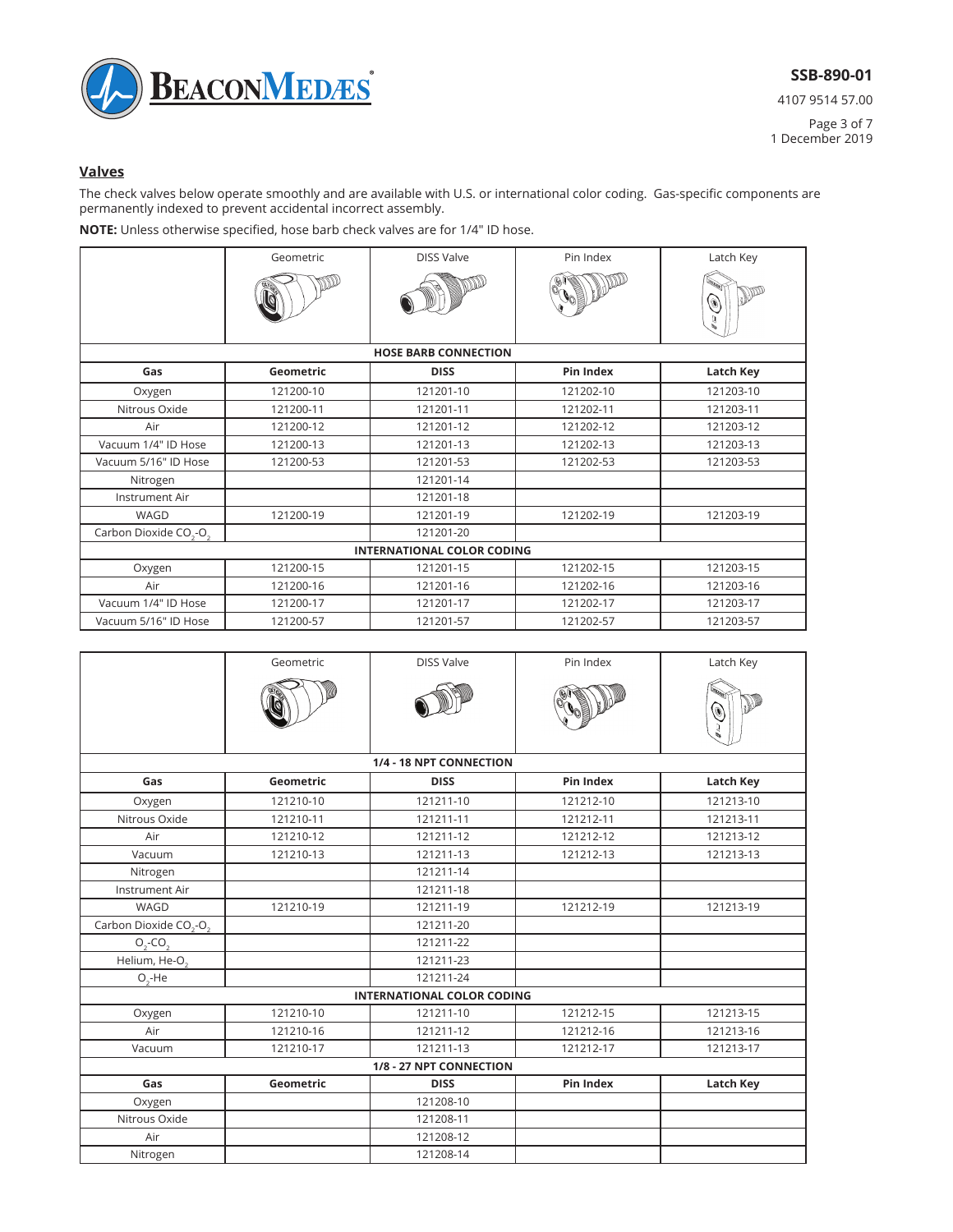

4107 9514 57.00

Page 4 of 7 1 December 2019

## **DISS Fittings**

| DISS NIPPLES WITH O-RINGS TO MALE PIPE THREAD |                    |                                                                                |  |  |
|-----------------------------------------------|--------------------|--------------------------------------------------------------------------------|--|--|
|                                               | <b>PART NUMBER</b> | <b>DESCRIPTION</b>                                                             |  |  |
| <b>NUT</b>                                    | <b>NIPPLE</b>      |                                                                                |  |  |
| 825000-00                                     | 510016-00          | Nipple, oxygen with o-ring to 1/8-27 NPT male                                  |  |  |
| 511511-00                                     | 511605-00          | Nipple, nitrous oxide with o-ring to 1/4-18 NPT male                           |  |  |
| 511511-00                                     | 511604-00          | Nipple, air nipple with o-ring to 1/4-18 NPT male                              |  |  |
| 511511-00                                     | 512070-01          | Nipple, vacuum with o-ring to 1/4-18 NPT male                                  |  |  |
| 511511-00                                     | 511603-00          | Nipple, nitrogen with o-ring to 1/4-18 NPT male                                |  |  |
| 511518-00                                     | 511620-00          | Nipple, instrument air with o-ring to 1/4-18 NPT male                          |  |  |
| 511510-00                                     | 510079-00          | Nipple, WAGD with o-ring to 1/8-27 NPT male                                    |  |  |
| 511511-00                                     | 511612-00          | Nipple, carbon dioxide, $CO2-O2$ mixture with o-ring to 1/4-18 NPT male        |  |  |
| 511511-00                                     | 511614-00          | Nipple, O <sub>2</sub> -CO <sub>2</sub> mixture with o-ring to 1/4-18 NPT male |  |  |
| 511511-00                                     | 511616-00          | Nipple, helium, He-O <sub>2</sub> mixture with o-ring to 1/4-18 NPT male       |  |  |
| 511511-00                                     | 511617-00          | Nipple, O <sub>2</sub> -He with o-ring to 1/4-18 NPT male                      |  |  |

| DISS NUT AND NIPPLE ASSEMBLIES WITH O-RINGS TO 1/8-27 NPT MALE THREADS |                    |                                                                   |  |  |
|------------------------------------------------------------------------|--------------------|-------------------------------------------------------------------|--|--|
|                                                                        | <b>PART NUMBER</b> | <b>DESCRIPTION</b>                                                |  |  |
| vY                                                                     | 121209-10          | Assembly, oxygen nut and nipple with o-ring to 1/8-27 NPT         |  |  |
|                                                                        | 121209-11          | Assembly, nitrous oxide nut and nipple with o-ring to 1/8-27 NPT  |  |  |
|                                                                        | 121209-12          | Assembly, air nut and nipple with o-ring to 1/8-27 NPT            |  |  |
|                                                                        | 121209-13          | Assembly, vacuum nut and nipple with o-ring to 1/8-27 NPT         |  |  |
|                                                                        | 121209-14          | Assembly, nitrogen nut and nipple with o-ring to 1/8-27 NPT       |  |  |
|                                                                        | 121209-19          | Assembly, WAGD nut and nipple with o-ring to 1/8-27 NPT           |  |  |
|                                                                        | 121209-20          | Assembly, carbon dioxide nut and nipple with o-ring to 1/8-27 NPT |  |  |

## **Quick Connect Fittings**

| <b>GEOMETRIC QUICK-CONNECT ADAPTORS WITH PIPE THREADS</b> |                    |                                                                    |  |
|-----------------------------------------------------------|--------------------|--------------------------------------------------------------------|--|
|                                                           | <b>PART NUMBER</b> | <b>DESCRIPTION</b>                                                 |  |
|                                                           | 512013-00          | Adapter, oxygen, 1-3/4" long with 1/4-18 NPT male thread           |  |
|                                                           | 512001-00          | Adapter, nitrous oxide, with 1/4-18 NPT male thread                |  |
| IIII                                                      | 210636-00          | Adapter, air, 1-3/4" long, non-swivel, with 1/4-18 NPT male thread |  |
|                                                           | 512003-00          | Adapter, vacuum, with 1/4-18 NPT male thread                       |  |
|                                                           |                    |                                                                    |  |
| ШJ                                                        | 512092-00          | Adapter, oxygen, with 1/8-27 NPT male thread                       |  |
|                                                           | 512094-00          | Adapter, vacuum, with 1/8-27 NPT male thread                       |  |
|                                                           |                    |                                                                    |  |
|                                                           | 512542-00          | Adapter, oxygen, 2-15/16" long, with 1/4-18 NPT male thread        |  |
|                                                           | 230338-00          | Adapter, air, 2-15/16" long, with 1/4-18 NPT male thread           |  |
|                                                           | 230348-00          | Adapter, WAGD, 2-15/16" long, with 1/4-18 NPT male thread          |  |
|                                                           |                    |                                                                    |  |

| <b>GEOMETRIC QUICK-CONNECT ADAPTORS WITH DISS THREADS</b> |           |                                                |  |  |  |
|-----------------------------------------------------------|-----------|------------------------------------------------|--|--|--|
| <b>PART NUMBER</b><br><b>DESCRIPTION</b>                  |           |                                                |  |  |  |
|                                                           |           |                                                |  |  |  |
|                                                           | 512019-00 | Adapter, oxygen, with 9/16-18 DISS male thread |  |  |  |
|                                                           |           |                                                |  |  |  |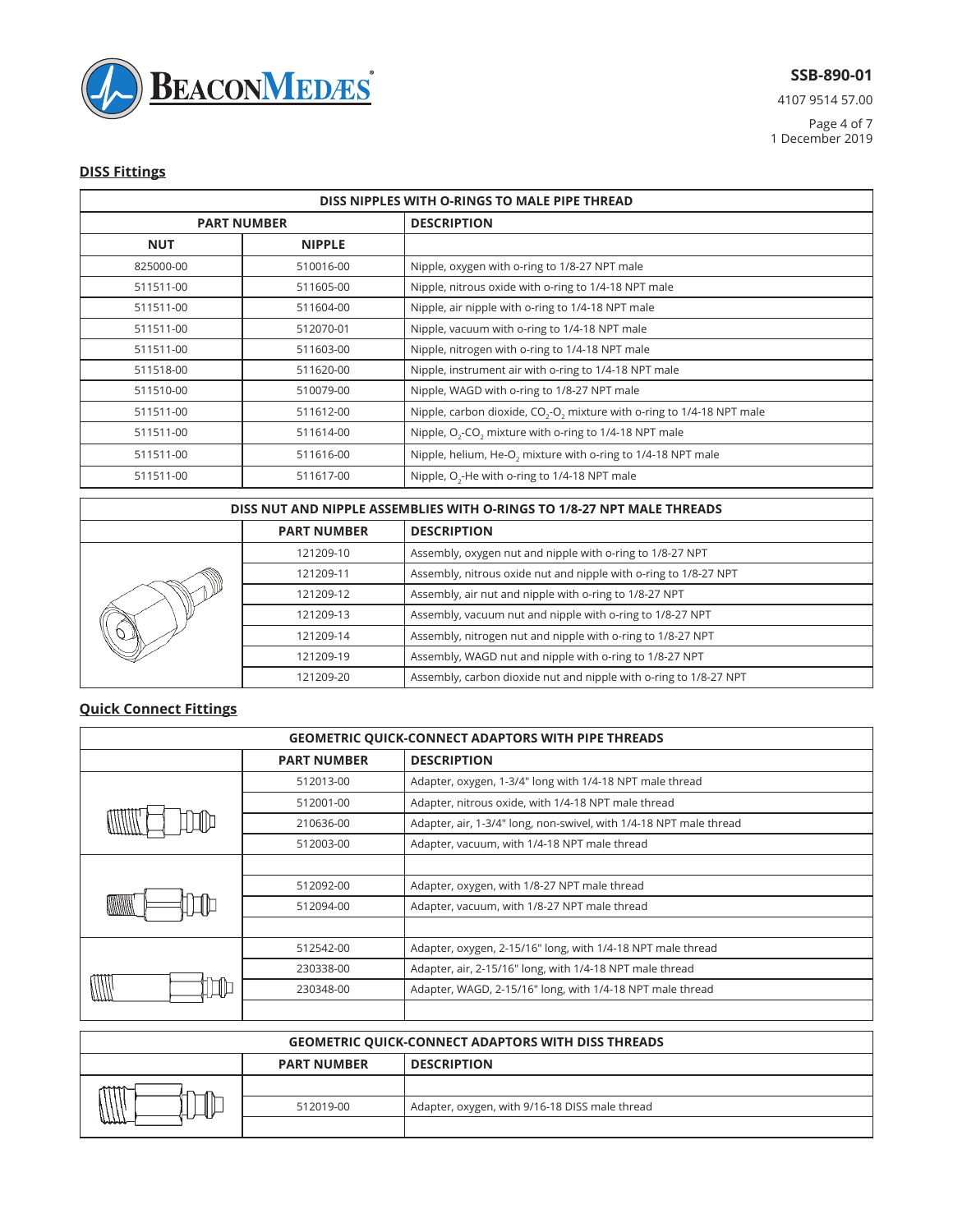

4107 9514 57.00

Page 5 of 7 1 December 2019

# **Quick-Connect Fittings (continued)**

| PIN INDEX QUICK-CONNECT ADAPTORS    |                    |                                                            |  |
|-------------------------------------|--------------------|------------------------------------------------------------|--|
|                                     | <b>PART NUMBER</b> | <b>DESCRIPTION</b>                                         |  |
|                                     | 230625-00          | Adapter, oxygen, with 1/4-18 NPT male thread               |  |
|                                     | 230624-00          | Adapter, oxygen International, with 1/4-18 NPT male thread |  |
| <u>Form</u><br>$\frac{\omega}{\pi}$ | 230627-00          | Adapter, air, with 1/4-18 NPT male thread                  |  |
|                                     | 230628-00          | Adapter, vacuum, with 1/4-18 NPT male thread               |  |
|                                     |                    |                                                            |  |
|                                     | 231025-00          | Adapter, oxygen, with 1/8-27 NPT male thread               |  |
|                                     | 231027-00          | Adapter, air, with 1/8-27 NPT male thread                  |  |
|                                     | 231026-00          | Adapter, air International, with 1/8-27 NPT male thread    |  |
|                                     | 231029-00          | Adapter, vacuum, with 1/8-27 NPT male thread               |  |
|                                     |                    |                                                            |  |

| LATCH KEY QUICK-CONNECT ADAPTORS         |           |                                                                   |  |  |  |
|------------------------------------------|-----------|-------------------------------------------------------------------|--|--|--|
| <b>DESCRIPTION</b><br><b>PART NUMBER</b> |           |                                                                   |  |  |  |
|                                          |           |                                                                   |  |  |  |
| WW                                       | 231030-00 | Adapter, oxygen, round striker, with 1/4-18 NPT male thread       |  |  |  |
|                                          | 231032-00 | Adapter, air, rectangular striker, with 1/4-18 NPT male thread    |  |  |  |
|                                          | 231034-00 | Adapter, vacuum, rectangular striker, with 1/4-18 NPT male thread |  |  |  |
|                                          |           |                                                                   |  |  |  |

| <b>DISS BODY ADAPTORS</b> |                    |                                                                                                    |  |  |
|---------------------------|--------------------|----------------------------------------------------------------------------------------------------|--|--|
|                           | <b>PART NUMBER</b> | <b>DESCRIPTION</b>                                                                                 |  |  |
|                           |                    |                                                                                                    |  |  |
|                           | 513001-00          | Adapter, oxygen, with 1/4-18 NPT male thread                                                       |  |  |
|                           |                    |                                                                                                    |  |  |
|                           | 511554-00          | Adapter, nitrogen, with 1/4-18 NPT male thread                                                     |  |  |
|                           | 520287-00          | Adapter, vacuum, with 1/4-18 NPT male thread                                                       |  |  |
|                           | 520395-00          | Adapter, nitrous oxide, with 1/4-18 NPT male thread                                                |  |  |
|                           | 520396-00          | Adapter, air, with 1/4-18 NPT male thread                                                          |  |  |
|                           | 515606-00          | Adapter, WAGD, with 1/4-18 NPT male thread                                                         |  |  |
|                           | 511558-00          | Adapter, instrument air, with 1/4-18 NPT male thread                                               |  |  |
|                           | 520288-00          | Adapter, CO <sub>2</sub> and CO <sub>2</sub> -O <sub>2</sub> mixtures, with 1/4-18 NPT male thread |  |  |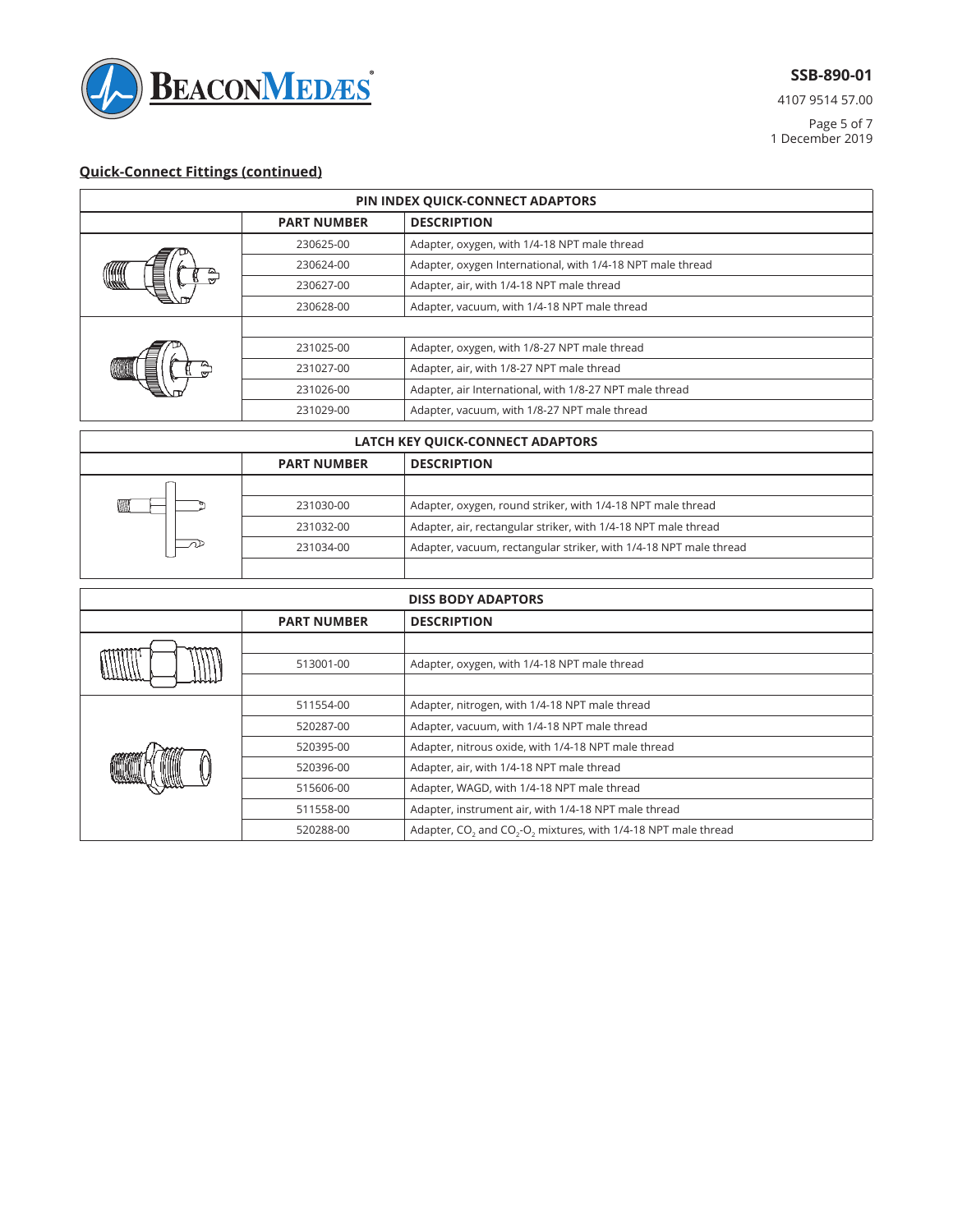

4107 9514 57.00

Page 6 of 7 1 December 2019

## **Hose Barb Adapters, Hose Retractors, Bulk Hoses, and Ferrules**

|                      | <b>DISS</b><br>Geometric |           |                                                                  |            | Pin Index    |              |
|----------------------|--------------------------|-----------|------------------------------------------------------------------|------------|--------------|--------------|
|                      |                          |           |                                                                  |            |              | Latch Key    |
|                      |                          |           |                                                                  |            | 盲<br>Œ<br>NN | CECC.        |
|                      |                          |           | HOSE BARB ADAPTERS FOR 1/4" ID HOSS (unless otherwise specified) |            |              |              |
| Gas                  | Geometric                | Geometric | <b>DISS</b>                                                      |            | Pin Index    | Latch Key    |
|                      | with Ferrule             |           | Nipple w/O-ring                                                  | <b>Nut</b> |              |              |
| Oxygen               | 210221-00                | 512007-00 | 512076-00                                                        | 825000-00  | 231016-00    | 232114-00    |
| Nitrous Oxide        | 210220-00                | 512018-00 | 511611-00                                                        | 511511-00  | 232129-00    | 232115-00    |
| Air                  | 210222-00                | 230339-00 | 511609-00                                                        | 511511-00  | 231018-00    | 232116-0     |
| Vacuum 1/4" ID Hose  | 210223-00                | 512009-00 | 512077-00                                                        | 511511-00  | 231017-00    | 232117-00    |
| Vacuum 5/16" ID Hose |                          | 512115-00 | 134157-00                                                        | 511511-00  | 4107 6522 71 | 4107 6536 50 |
| Nitrogen             |                          |           | 511610-00                                                        | 511511-00  |              |              |
| Instrument Air       |                          |           | 511621-00                                                        | 511518-00  |              |              |
| WAGD 1/4" ID Hose    |                          | 230350-00 | 511515-00                                                        | 511510-00  | 232139-00    | 232118-00    |
| WAGD 5-16" ID Hose   |                          | 230349-00 | 511606-00                                                        | 511510-00  | 4107 5636 52 | 4107 6536 51 |
| Carbon Dioxide       |                          |           | 511607-00                                                        | 511511-00  |              |              |

| <b>HOSE RETRACTOR</b>                                       |              |   |  |
|-------------------------------------------------------------|--------------|---|--|
| Heavy Duty Retractor for all Pressure and<br>Vacuum service |              |   |  |
| • Series B DISS,<br>• DiamondCare DISS<br>· Gemini DISS     | 4107 2234 82 | m |  |

| BULK HOSE 1/4" ID (SOLD BY 250 FT. ROLL) |                   |                    |  |  |
|------------------------------------------|-------------------|--------------------|--|--|
| <b>Gas Service</b>                       | <b>Color Code</b> | <b>Part Number</b> |  |  |
| Oxgyen                                   | Green             | 4107 6565 13       |  |  |
| Nitrous Oxide                            | Blue              | 4107 6565 12       |  |  |
| Air                                      | Yellow            | 4107 6565 14       |  |  |
| WAGD                                     | Purple            | 4107 6565 10       |  |  |
| Nitrogen                                 | <b>Black</b>      | 4107 6565 11       |  |  |
| All Others                               | <b>Black</b>      | 4107 6565 11       |  |  |
| 5/16" ID                                 |                   |                    |  |  |
| Vacuum                                   | White             | 4107 6565 08       |  |  |
| Vacuum ISO                               | Yellow            | 4107 6565 09       |  |  |

| <b>FERRULES</b>             |           |  |
|-----------------------------|-----------|--|
| For 1/4" ID Hose (pressure) | 355021-00 |  |
| For 5/16" ID Hose (vacuum)  | 405000-00 |  |
| Ferrule Hand Crimping Tool  | 995508-00 |  |

### **Fittings and Components**

Unless otherwise indicated, the fittings and components listed in this catalog are designed for low pressure medical gas systems where pressure does not exceed 200 psig. In addition to fittings and components that utilize geometric shape indexing and DISS connections, a complete offering of general purpose fittings is also available.

### **Caution**

Common threads, crimp or slip-fit connections permit the assembly of components which may permit the crossindexing of services, unanticipated performance, poor flow, and excessive pressure drops. The user is cautioned to consider such factors when using these components.

BeaconMedæs fittings and components are medicalgrade fittings, carefully machined to precise dimensions, and offer outstanding durability.